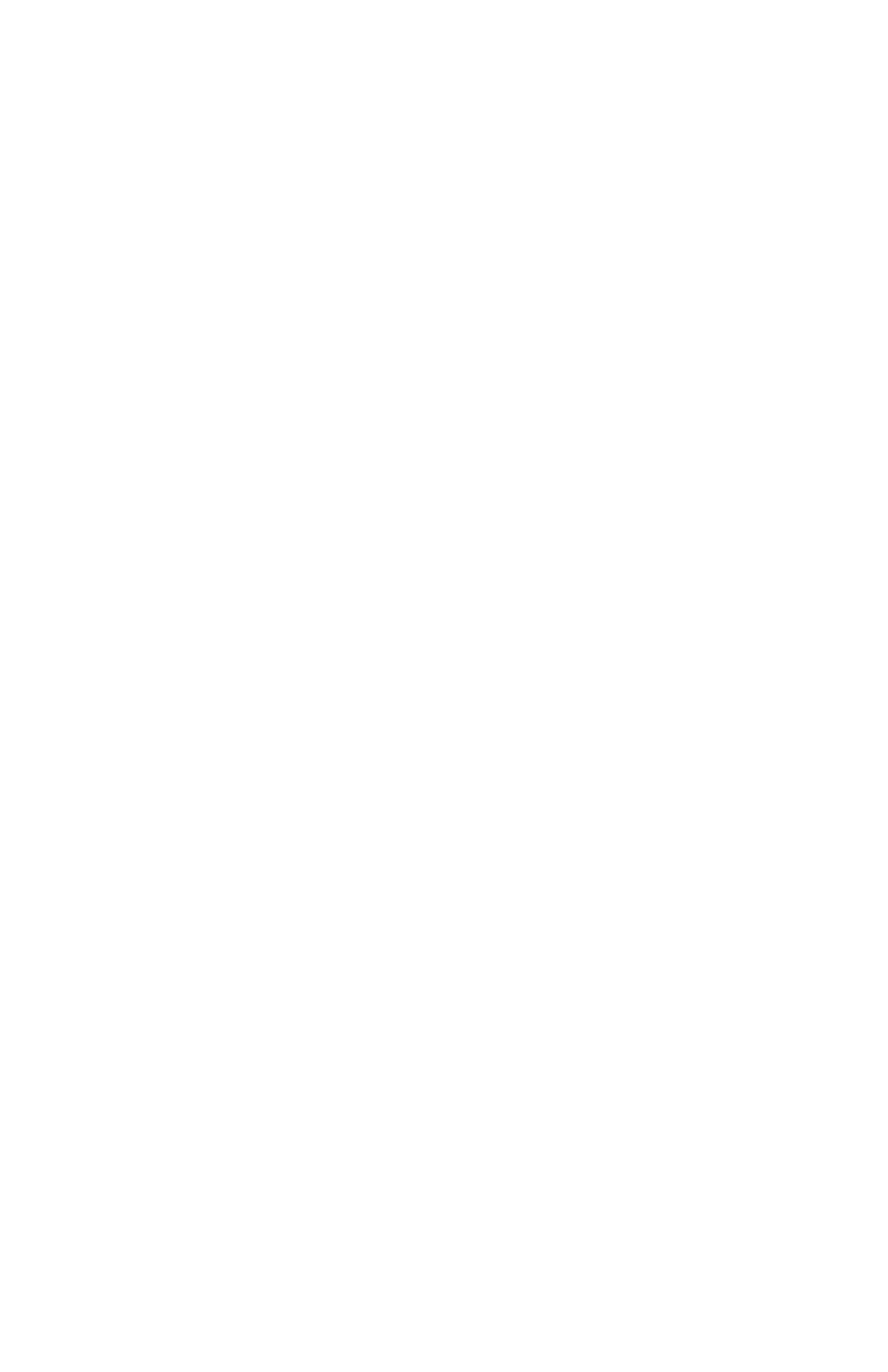#### Guidelines for Preparing Culturally Responsive Teachers for Alaska's Schools

adopted by the

Assembly of Alaska Native Educators Anchorage, Alaska February 2, 1999



Published by the Alaska Native Knowledge Network

These guidelines are sponsored by:

Alaska Federation of Natives Alaska Rural Systemic Initiative Alaska Rural Challenge Alaska Native Knowledge Network Ciulistet Research Association Association of Interior Native Educators Southeast Native Educators Association North Slope Iñupiaq Educators Association Association of Native Educators of the Lower Kuskokwim

Association of Northwest Native Educators Alaska Native Education Student Association Alutiiq Native Educator Association Unangan Educator Association Alaska Native Education Council Alaska Native Teachers for Excellence/Anchorage Consortium of Alaska Native Higher Education Alaska First Nations Research Network Center For Cross-Cultural Studies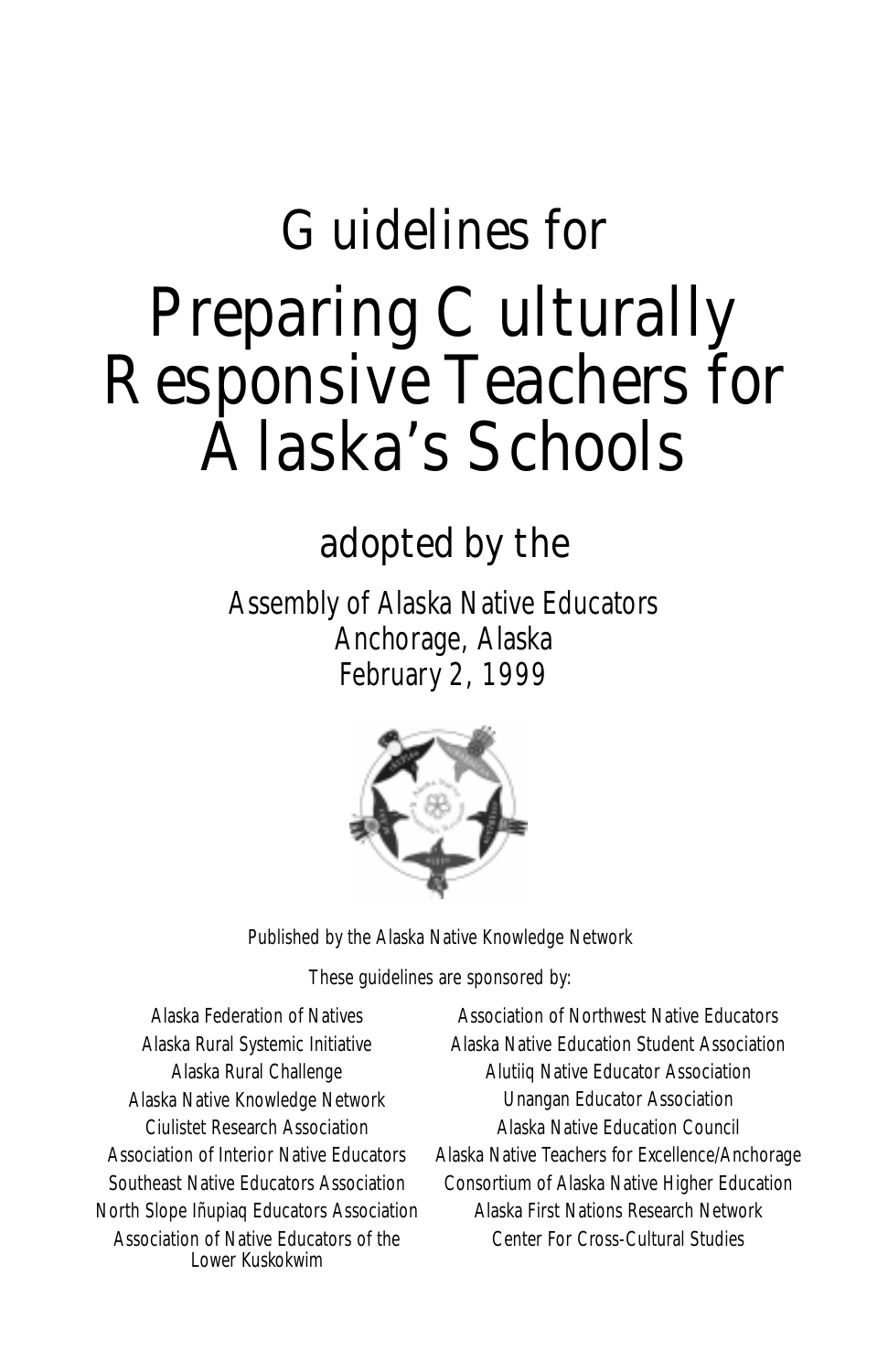

### Preface

The following guidelines address issues of concern in the<br>preparation of teachers who will be expected to teach students from diverse backgrounds in a culturally responsive and educationally healthy way. Special attention is given to the preparation of Native and non-Native teachers for small rural schools in Alaska. The guidelines are presented as they relate to each of the Alaska Teacher Standards, taking into consideration the Alaska Standards for Culturally Responsive Schools and the Alaska Student Content Standards. It is intended that all teachers in Alaska be prepared in such a way that they are able to demonstrate a high level of proficiency in all of these standards, and that programs preparing educators in Alaska incorporate these guidelines as outcome indicators in their planning and implementation.

The purpose of these guidelines is to offer assistance to personnel associated with teacher education and staff development programs in addressing the special considerations that come into play when seeking to prepare educators who are able to incorporate the Alaska Standards for Culturally Responsive Schools in their work. Using the Alaska Teacher Standards as a framework, these guidelines provide specific indicators for determining the enhanced knowledge and skills that culturally responsive teachers need above and beyond the performance indicators stipulated by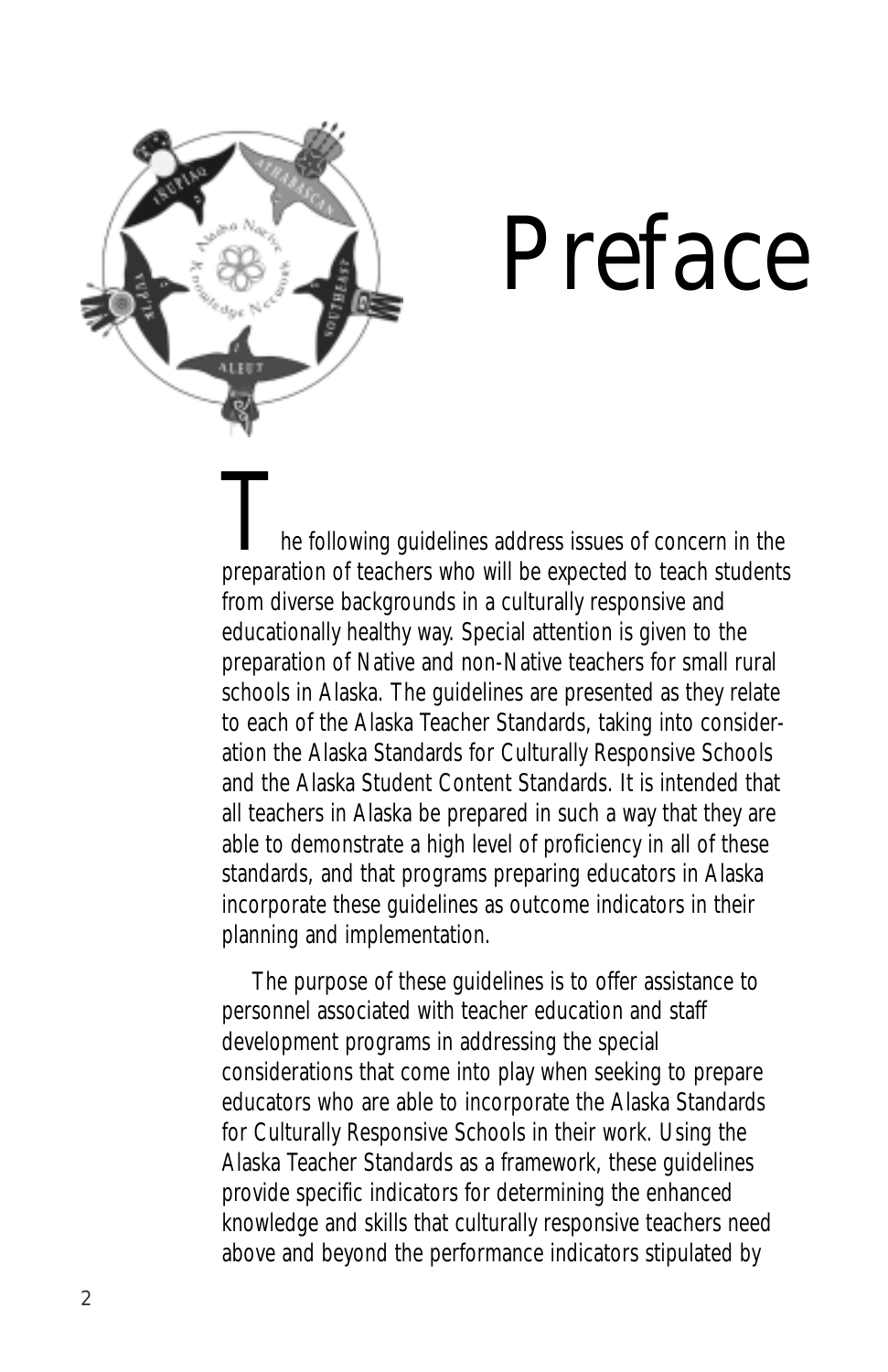the State. While each of these indicators should be given explicit attention during the pre-service and inservice preparation of teachers, many of them will benefit as well from continued individual attention throughout a teacher's professional career.

Along with these "guidelines" are a set of "general recommendations" aimed at stipulating the kind of programs and policies that need to be in place if the Alaska Standards for Culturally Responsive Schools are to achieve the goals for which they are intended. The Alaska Department of Education, universities and school districts are all encouraged to review their policies, programs and practices and to adopt these recommendations wherever possible. By doing so, all of Alaska's children will benefit.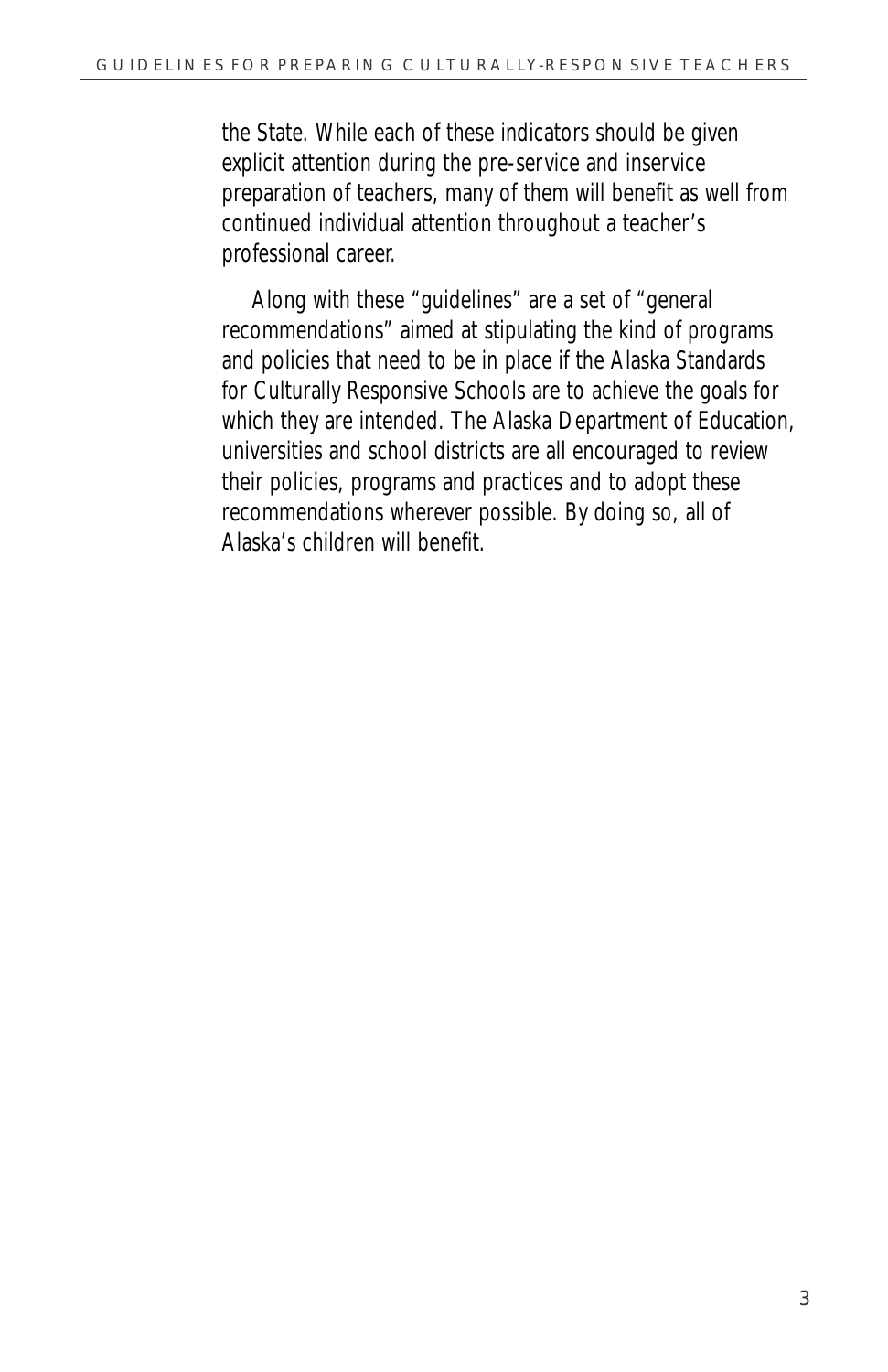## laska Tead<br>|<br>| Alaska Teacher Standard Philosophy

Teachers can describe their philosophy of education and demonstrate its relationship to their practice.

- a. develop a philosophy of education that is able to accommodate multiple world views, values and belief systems, including attention to the interconnectedness of the human, natural and spiritual worlds as reflected in Alaska Native societies.
- b. incorporate locally appropriate cultural values in all aspects of their teaching, drawing upon the formal statement of values adopted by people in the surrounding region.
- c. gain first-hand experience in alternative ways of knowing and learning under the guidance of personnel who are themselves grounded in ways of knowing that are different from those based on a literate tradition (i.e., schooling), including the experientially-based oral tradition of Alaska Native societies.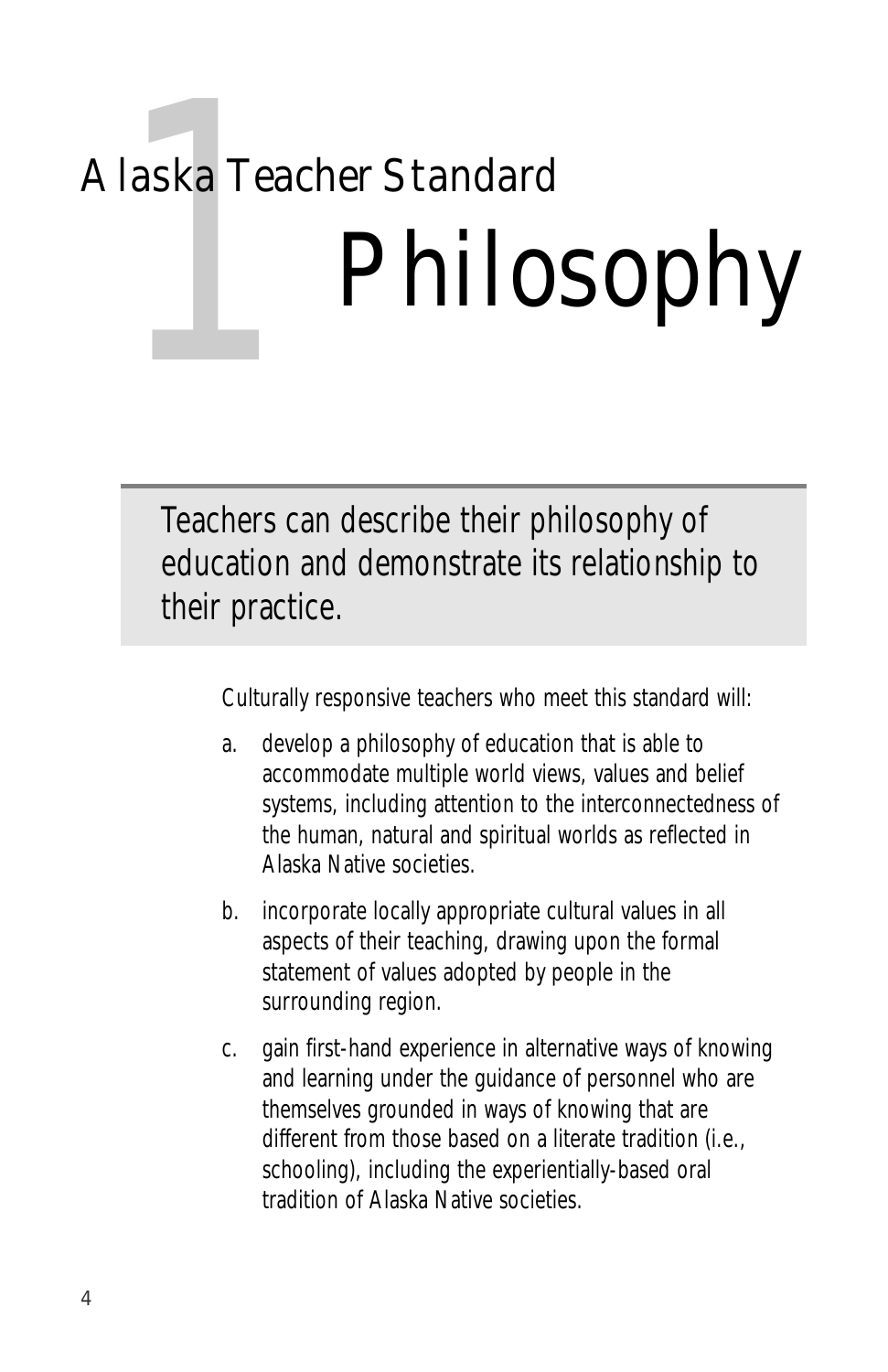- d. incorporate alternative ways of knowing in their teaching practice and understand the similarities and differences between them, particularly with regard to the intermingling of Alaska Native and Western traditions.
- e. demonstrate their understanding of alternative world views in contexts where they can be judged by practitioners of those world views.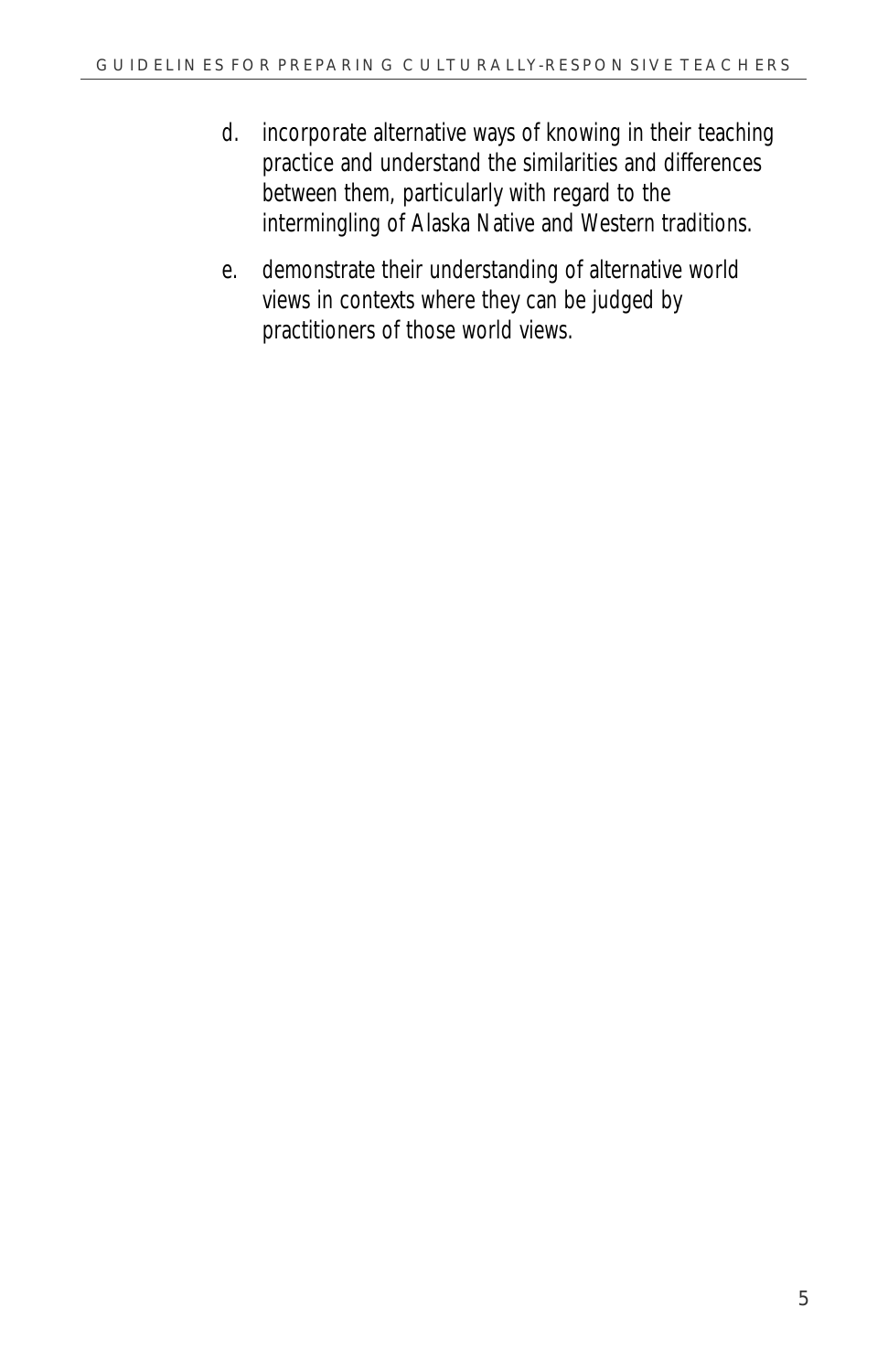### laska Tead<br>Lear Alaska Teacher Standard Learning Theory & Practice

Teachers understand how students learn and develop and apply that knowledge in their practice.

- a. incorporate and build upon the prior knowledge and experiences of the students in their care and reinforce the positive parenting and child-rearing practices from the community in all aspects of their teaching.
- b. exhibit a thorough understanding of the role of naturalistic intelligence in indigenous societies and will demonstrate their ability to draw upon multiple forms of intelligence in their teaching practice.
- c. acquire and apply a full repertoire of skills for the appropriate use of experiential approaches to learning in their teaching practice.
- d. demonstrate the ability to work with mixed-age/grade groupings in their classroom and utilize the range of abilities and experiences in such a situation to instructional advantage.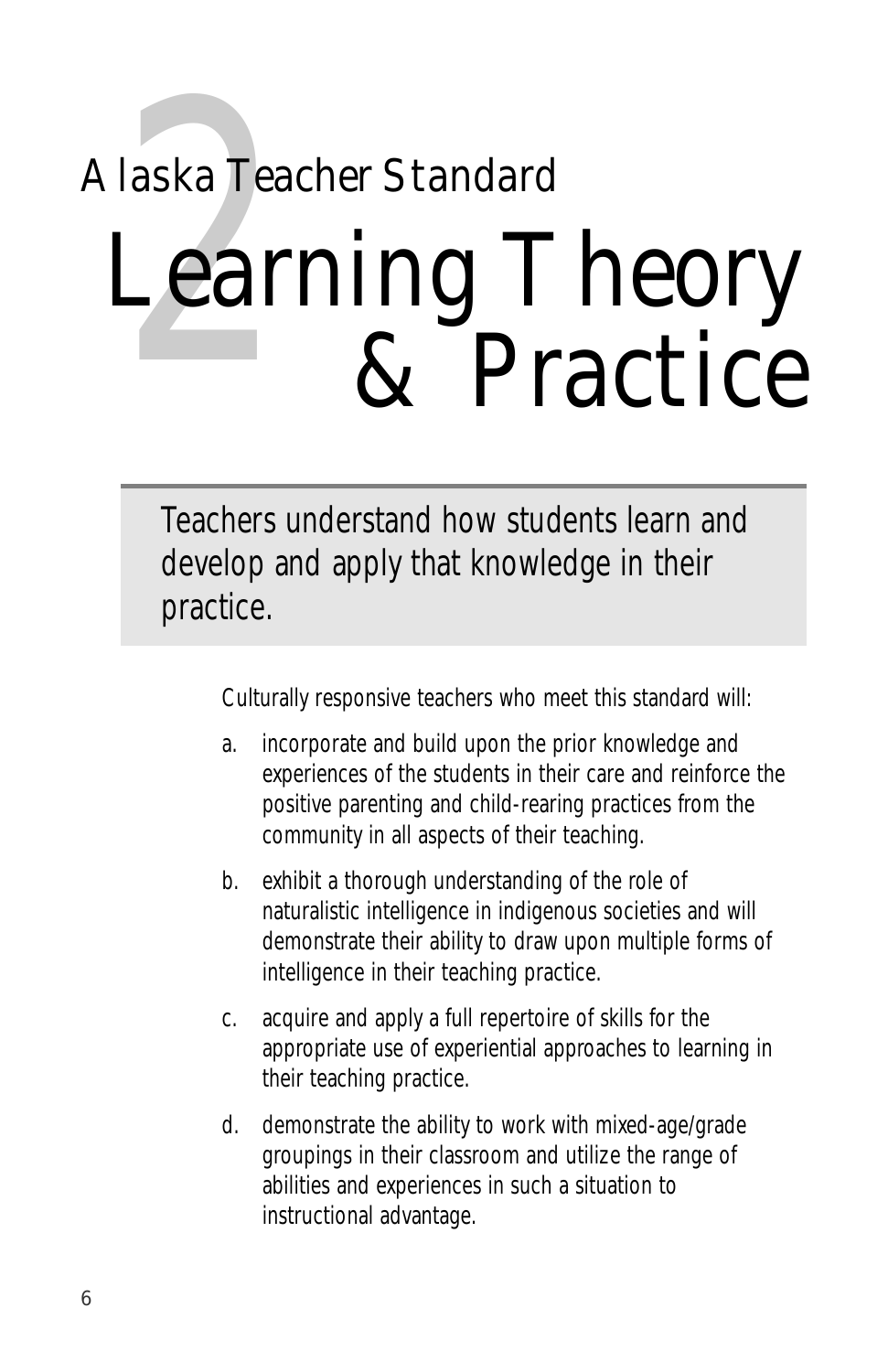- e. approach the developmental potential of their students in a way that recognizes that all children develop at their own rate and in their own way.
- f. engage in extended experiences that involve the development of observation and listening skills associated with the traditional learning ways of Native people.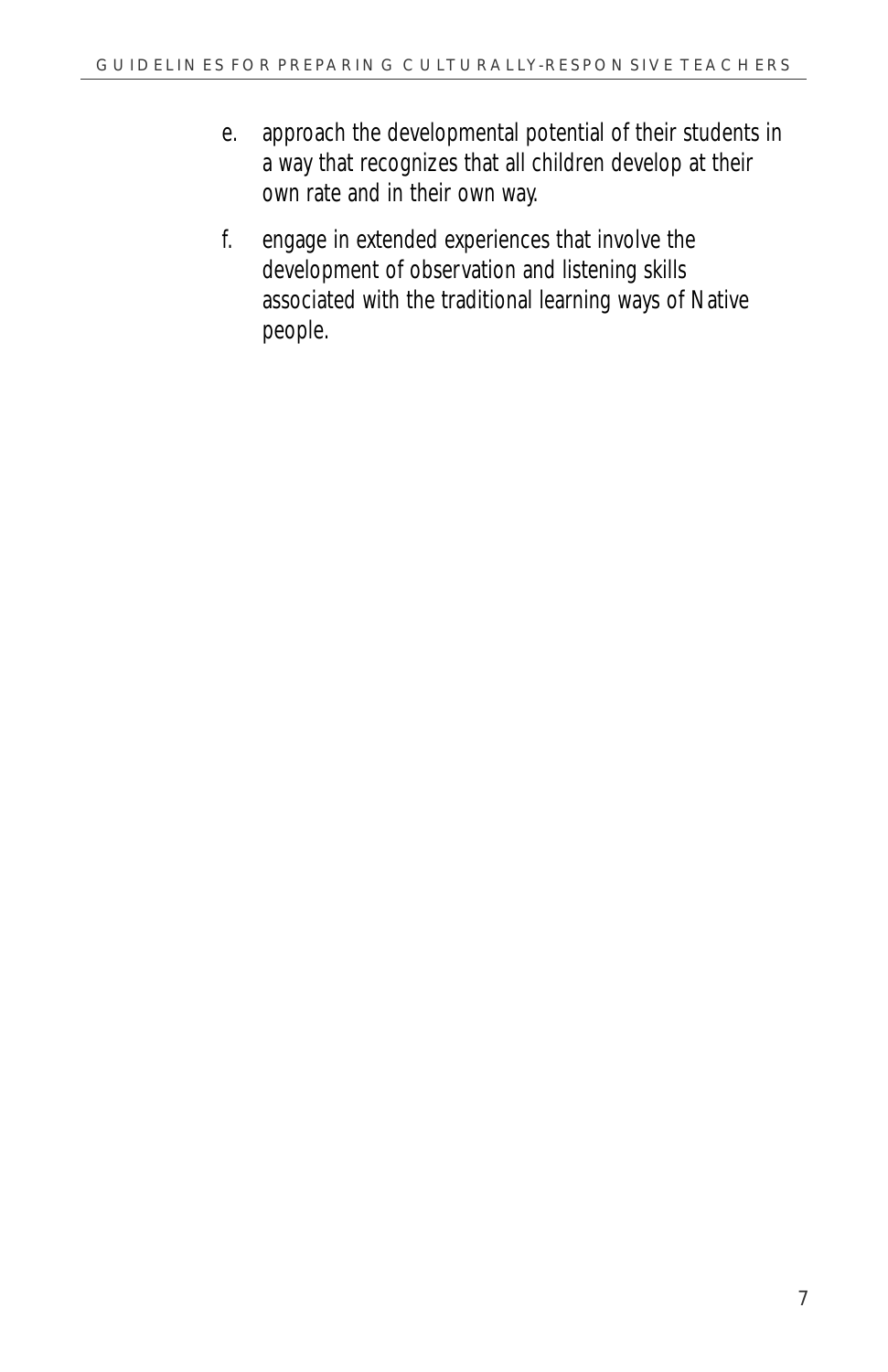## laska Tead<br>September<br>1991 – Salaman Santa Tead<br>1991 – Salaman Salaman Salaman Salaman Salaman Salaman Salaman Salaman Salaman Salaman Salaman Salaman Salama Alaska Teacher Standard Diversity

Teachers teach students with respect for their individual and cultural characteristics.

- a. acquire and apply the skills needed to learn about the local language(s) and culture(s) of the community in which they are situated.
- b. draw upon the traditional teaching roles and practices in the community to enhance the educational experiences of their students.
- c. participate in an Elders-in-Residence program and implement such a program in their own school and classroom.
- d. understand the significance of the role of cultural identity in providing a strong foundation for all social, emotional, intellectual and spiritual development and demonstrate the ability to build on that understanding in their teaching.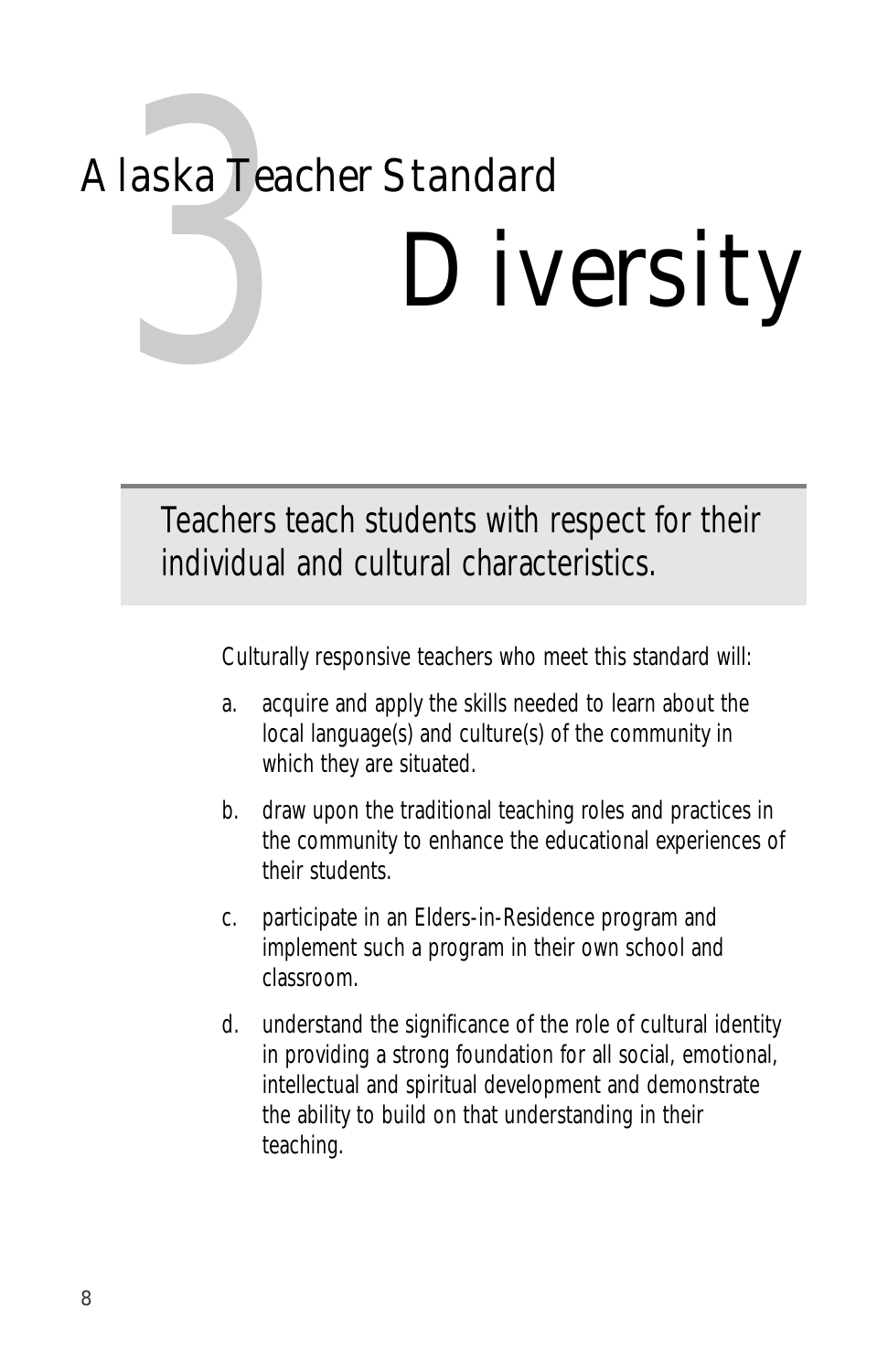- e. acquire a comprehensive understanding of all aspects of the local, regional and statewide context in which their students live and be able to pass on that understanding in their teaching, particularly as it relates to the wellbeing and survival of small societies.
- f. help their students to understand and compare different notions of cultural diversity from within and beyond their own community and cultural region, including factors that come into play within culturally mixed and blended families.
- g. serve as adult role models by actively contributing to the local lifeways and traditions as practiced in the community in which they teach.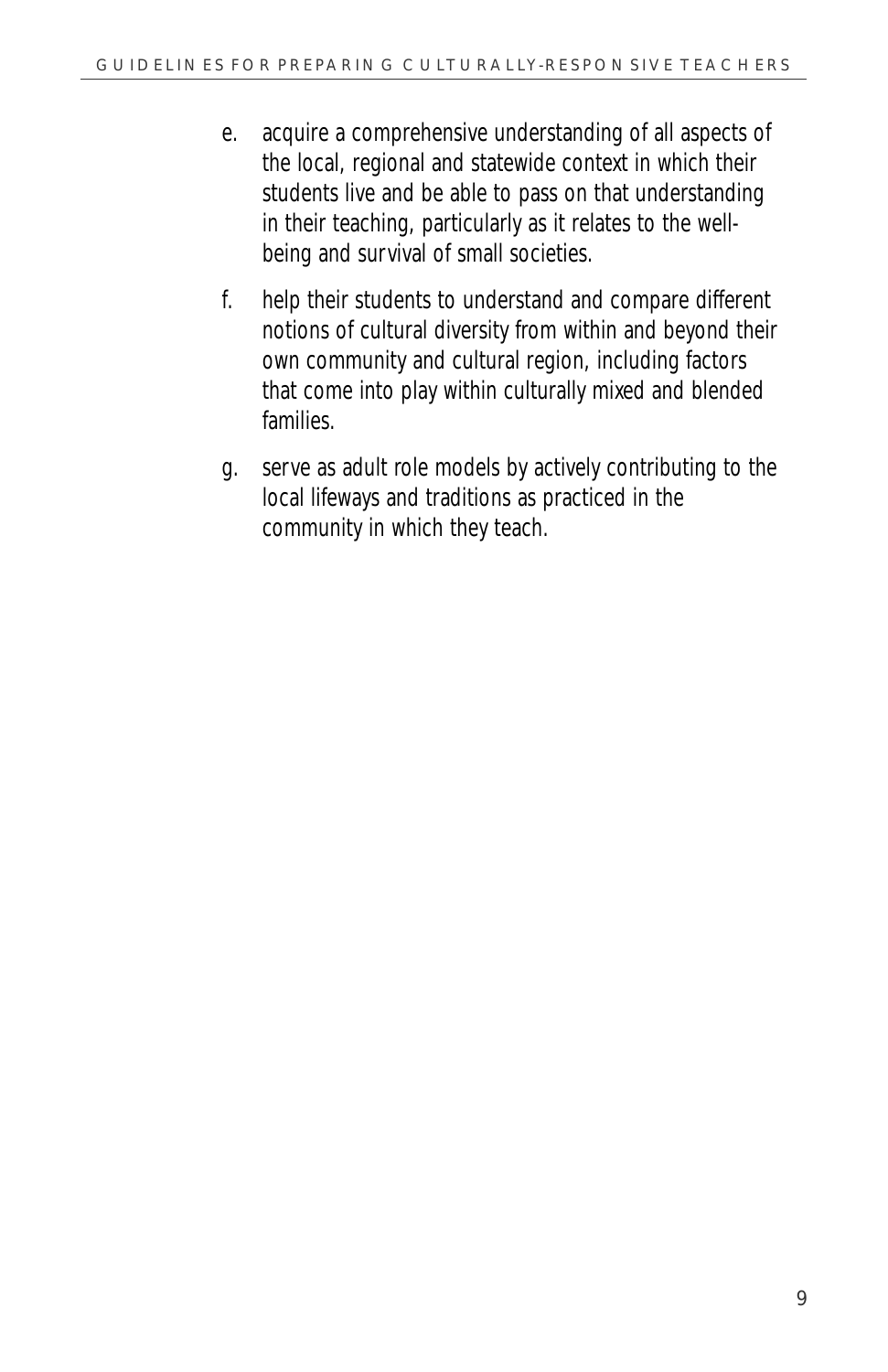## laska Tead<br>**Album**<br>Album Alaska Teacher Standard Content

Teachers know their content area and how to teach it.

- a. pursue interdisciplinary studies across multiple subject areas that are applicable to the curriculum content they will be called upon to teach as it relates to the real-world context in which their students are situated.
- b. demonstrate an extensive repertoire of skills for the application of the content knowledge they teach in guiding students toward the development of local solutions to everyday problems in the world around them.
- c. demonstrate the ability to acquire an in-depth understanding of the knowledge system indigenous to the place in which they are teaching and apply that understanding in their practice.
- d. demonstrate a recognition that many and various cultural traditions from throughout the world, including Alaska Native, have contributed to the knowledge base reflected in the Alaska Content Standards.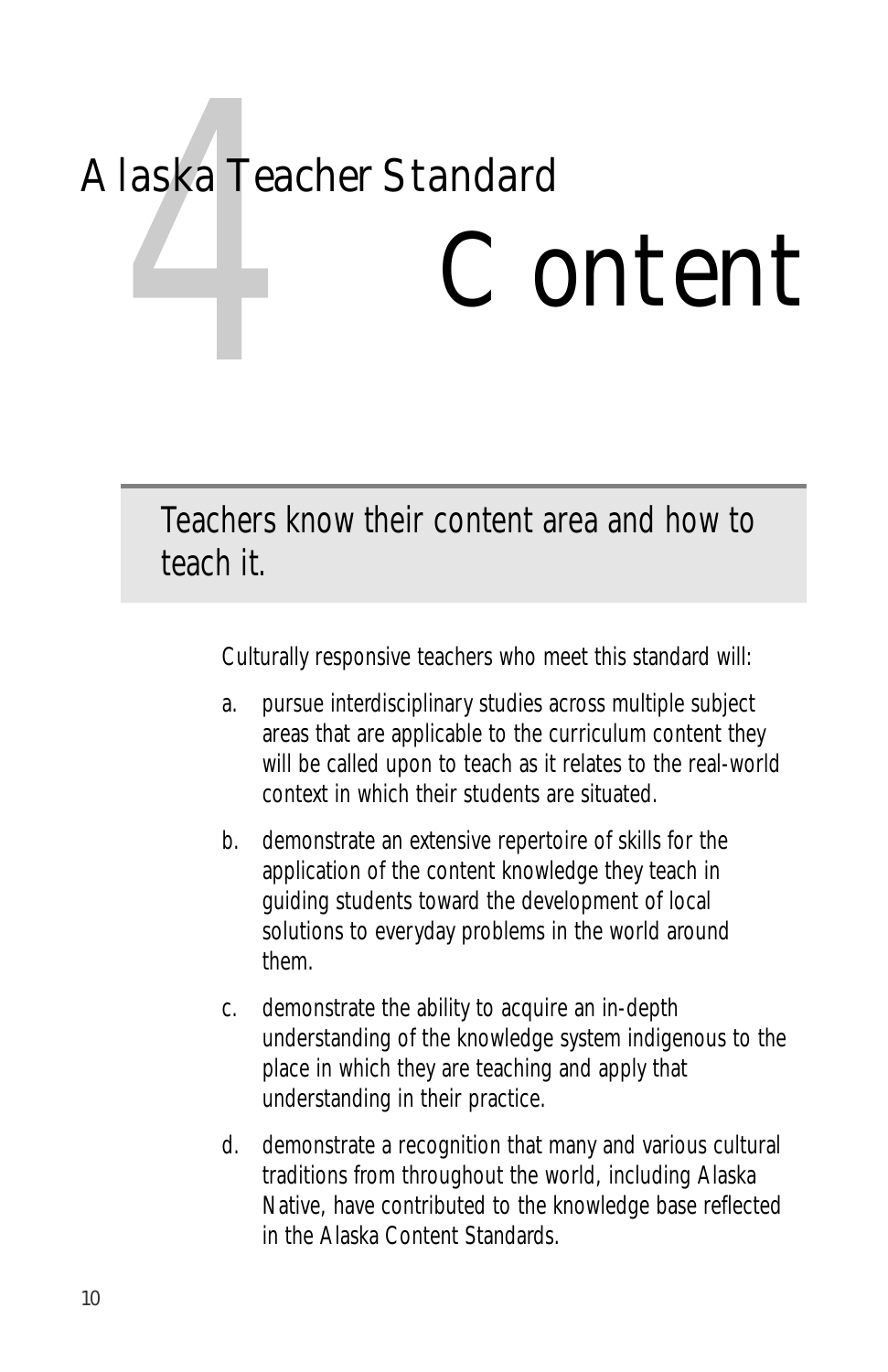- e. demonstrate the ability to align all subject matter with the Alaska Standards for Culturally Responsive Schools and to develop curriculum models that are based on the local cultural and environmental experiences of their students.
- f. recognize the importance of cultural and intellectual property rights in their teaching practice and honor such rights in all aspects of their selection and utilization of curriculum resources.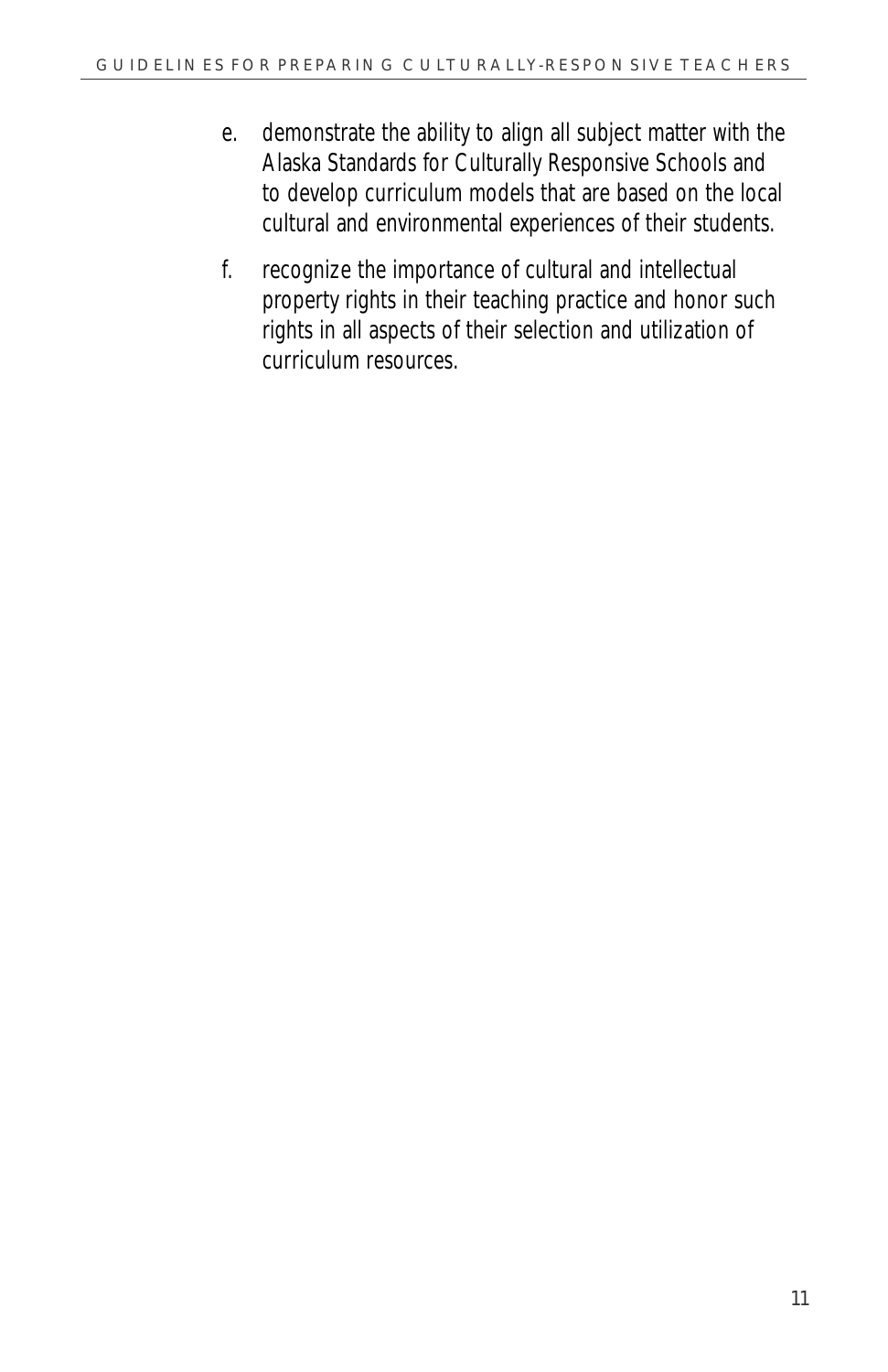### laska Tead<br>Single Alaska Teacher Standard Instruction & Assessment

Teachers facilitate, monitor and assess student learning.

- a. utilize multiple instructional strategies and apply those strategies appropriately and flexibly in response to the cultural and instructional environment in which they are situated.
- b. incorporate and build upon locally identified cultural values and beliefs in all aspects of their teaching and assessment practices.
- c. construct and teach to alternative curriculum frameworks, including those grounded in Alaska Native world views and knowledge systems.
- d. utilize alternative instructional strategies grounded in ways of teaching and learning traditional to the local community and engage community members in helping to assess their effectiveness in achieving student learning.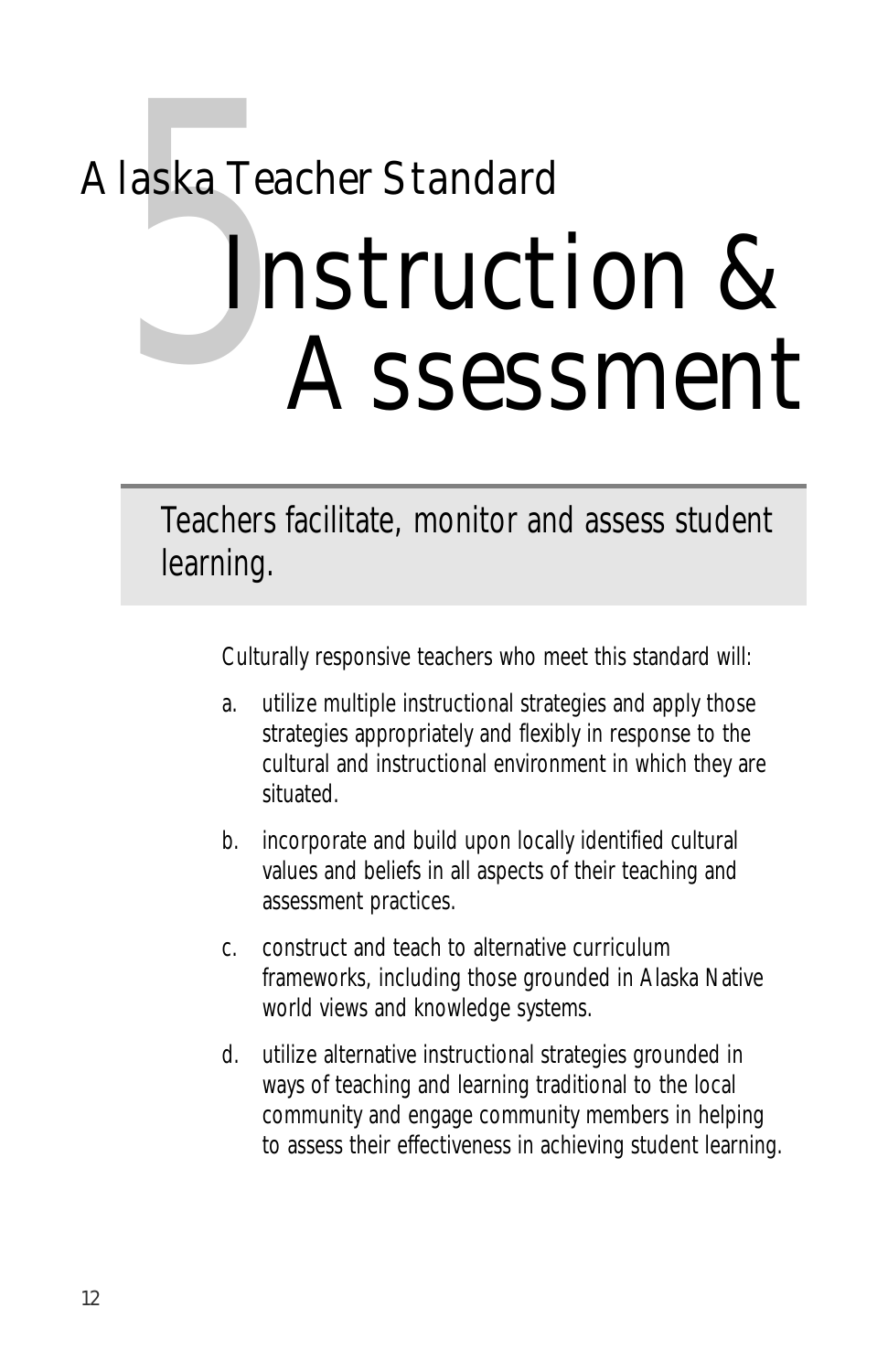- e. demonstrate the ability to utilize a broad assortment of assessment skills and tools in their teaching that maximize the opportunities for students to demonstrate their competence in a variety of ways applicable to local circumstances, including the involvement of local Elders to pass judgement on knowledge and skills associated with traditional cultural practices.
- f. demonstrate a thorough understanding of the cultural implications of standardized and norm-referenced tests and be able to make appropriate decisions regarding their use for educational and accountability purposes.
- g. consider all forms of intelligence and problem-solving skills in the assessment of the learning potential of students in their care and provide appropriate opportunities for the educational advancement of all students.
- h. possess the skills to utilize technology as a tool to enhance educational opportunities and to facilitate appropriate documentation and communication of local cultural knowledge while honoring cultural and intellectual property rights.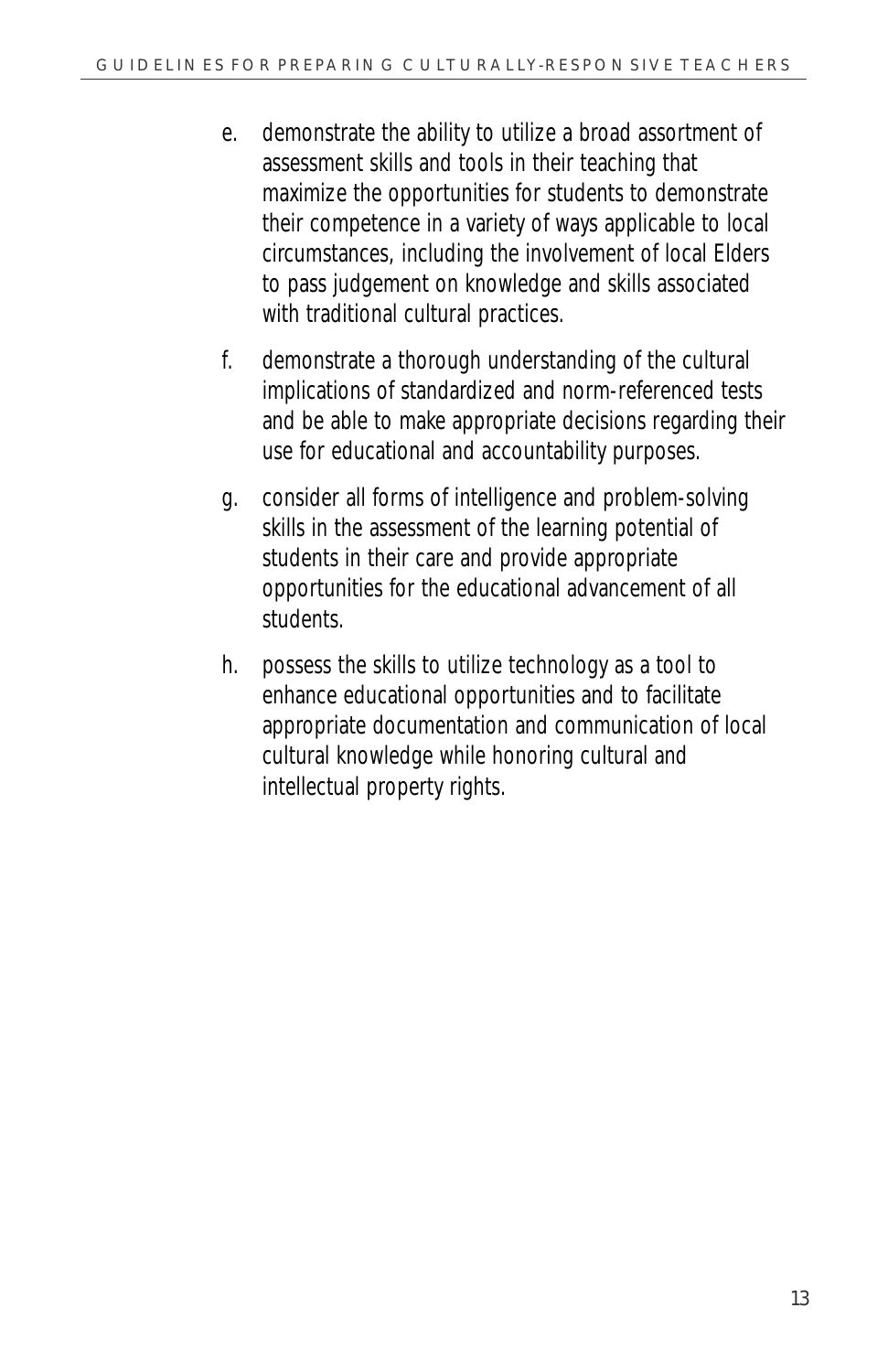### laska Tead<br>**Exploration** Alaska Teacher Standard Learning Environment

Teachers create and maintain a learning environment in which all students are actively engaged and contributing members.

- a. construct learning environments in the classroom context that are modeled on natural learning environments in the community.
- b. effectively utilize the local community as an extension of the classroom learning environment.
- c. successfully prepare for, organize and implement extended camps and other seasonal everyday-life experiences to ground student learning naturally in the surrounding environment.
- d. utilize natural structures and models to construct learning environments that are compatible with the cultural and ecological context in which students are situated.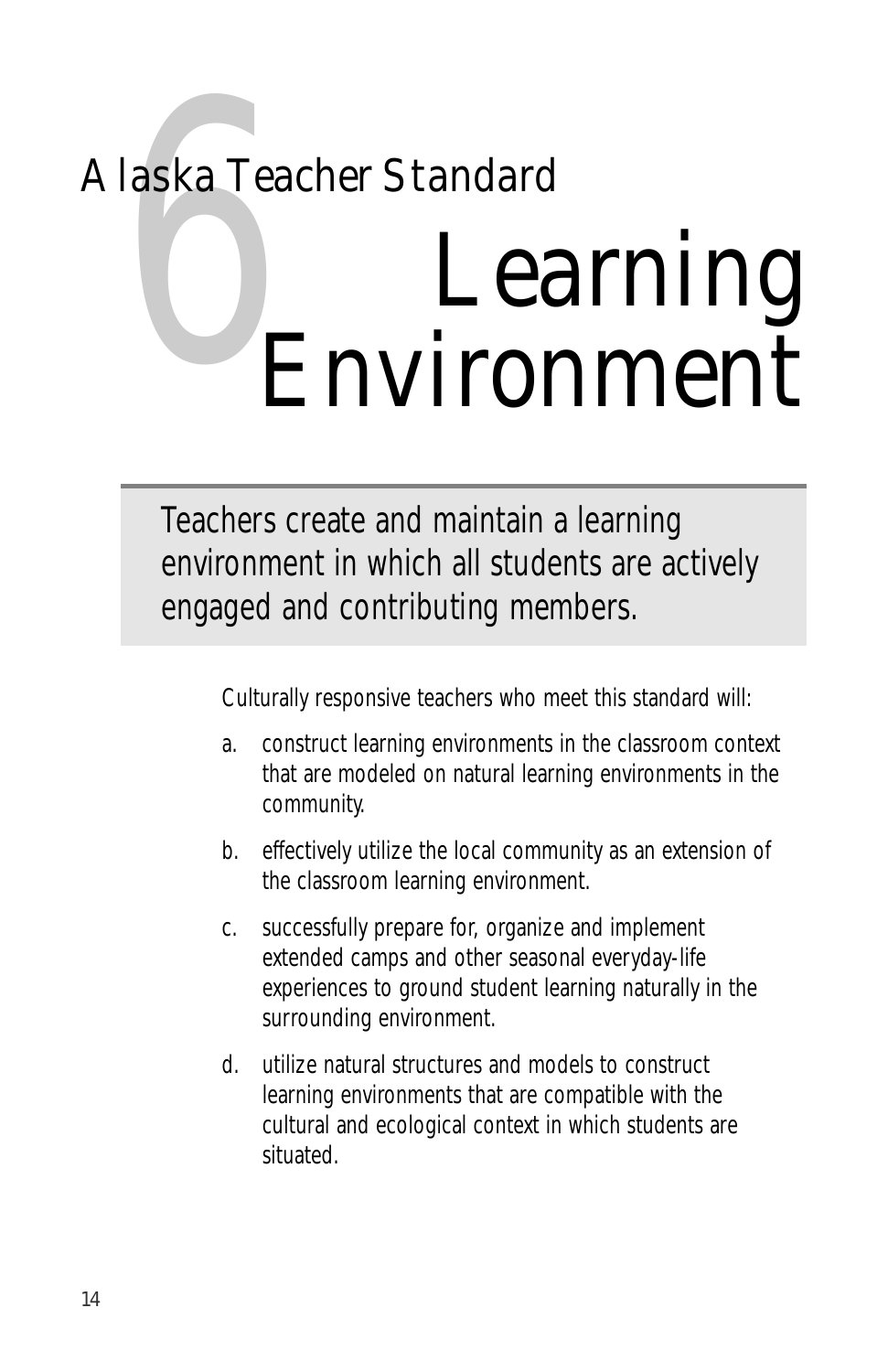#### laska Tead<br>*(* Alaska Teacher Standard Family & Community Involvement

Teachers work as partners with parents, families and with the community.

- a. effectively identify and utilize the resources and expertise in the surrounding community to enhance the learning opportunities of the students.
- b. develop partnerships with parents, Elders, school board members and other community representatives as coteachers in all aspects of their curricular and instructional planning and implementation, and arrange for appropriate recognition for such contributions.
- c. understand the role and responsibility of the school as a significant factor in the social, economic and political make-up of the surrounding community and as a major contributor to the communities health and well-being.
- d. assume culturally appropriate and constructive roles in the community in which they teach and respect the roles and contributions of other members of the community.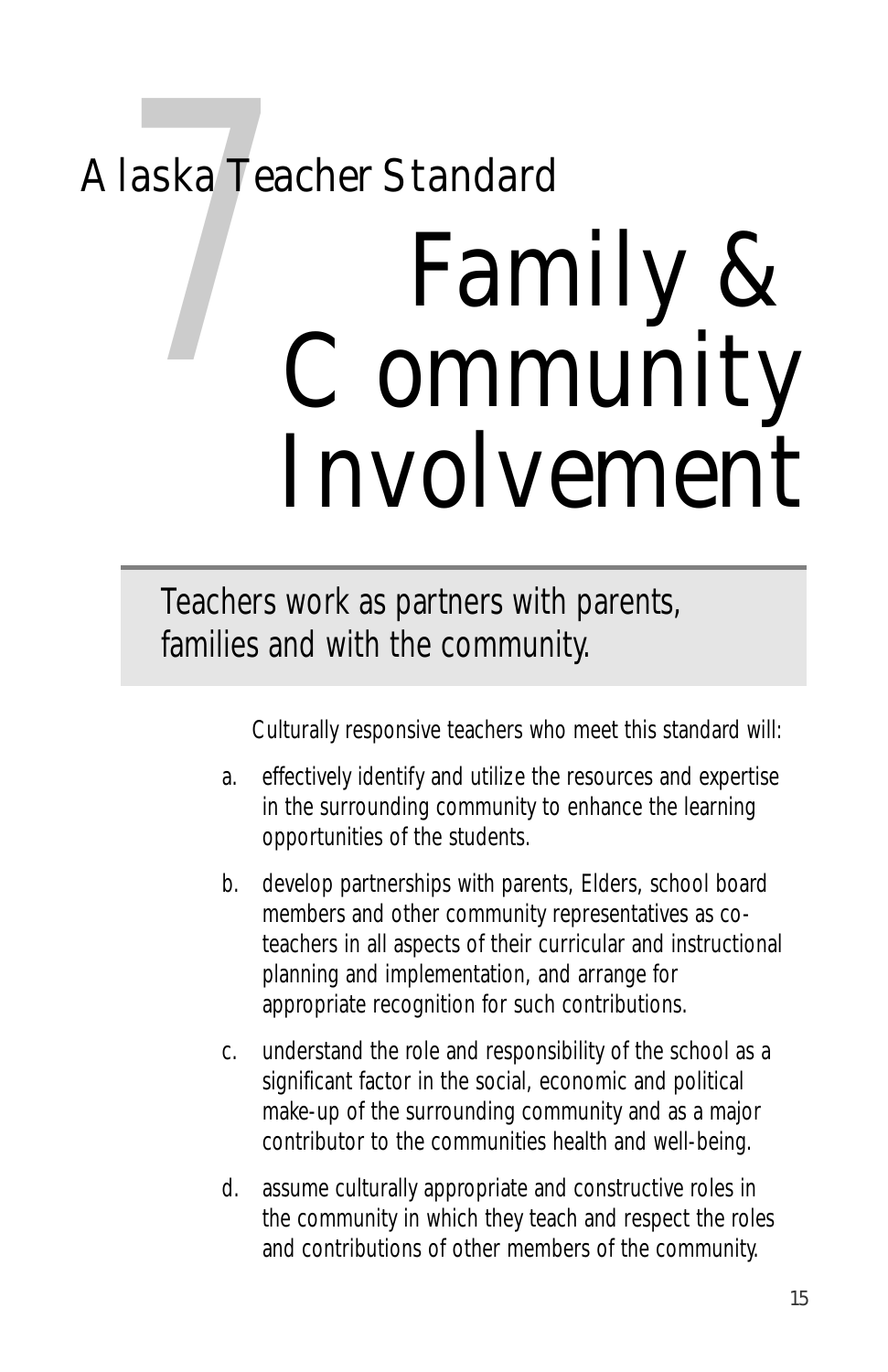### laska Tead Alaska Teacher Standard Professional Growth

Teachers participate in and contribute to the teaching profession.

- a. draw upon the regional Native Educator Associations along with state and district resources for their own educational improvement and professional growth.
- b. engage in critical self-assessment and participatory research to ascertain the extent to which their teaching practices are effectively grounded in the traditional ways of transmitting the culture of the surrounding community.
- c. prepare and maintain a comprehensive portfolio documenting the strengths and weaknesses they bring to their role as a teacher.
- d. demonstrate their willingness and ability to contribute to a supportive collegial environment that promotes professional growth of all participants on behalf of the educational and cultural well-being of the students in their care.
- e. participate in, contribute to and learn from local community events and activities in culturally appropriate ways.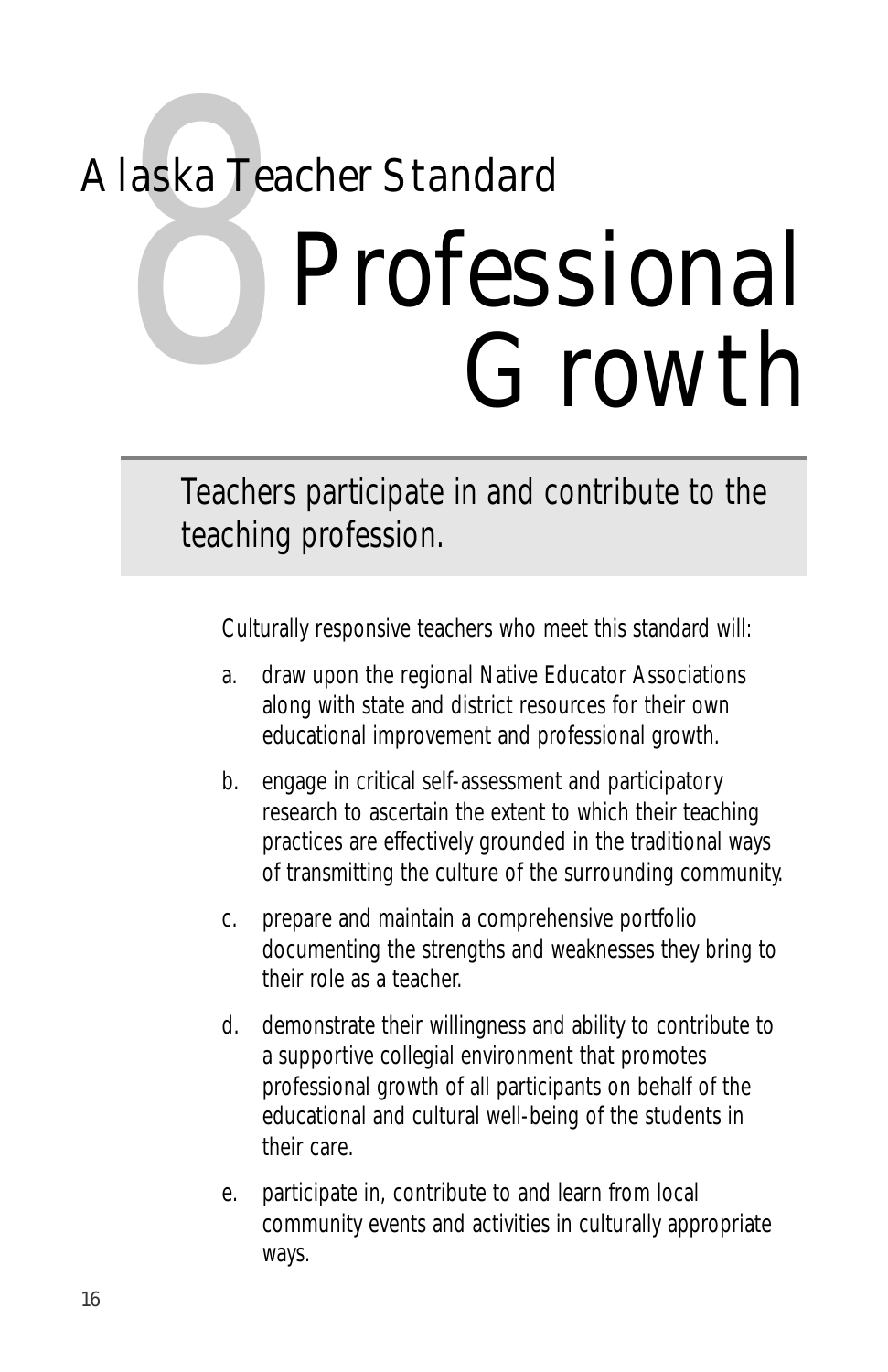### General Recommendations

- 1. The Alaska Standards for Culturally Responsive Schools should be integrated into all aspects of teacher and administrator preparation programs.
- 2. All teacher preparation candidates should be provided in-depth experiences in working with students whose cultural backgrounds are different from their own.
- 3. All new teachers should be provided with a crosscultural orientation as part of the districts regular inservice program, including where possible, a weeklong cultural camp experience and the assignment of an experienced Native teacher/aide, an Elder and a student as mentors throughout the first year of teaching, all of which should be constructed to meet the states "multi-cultural education" requirement for licensure.
- 4. Teacher preparation programs should provide candidates who wish to consider teaching in rural Alaska (or intend to address cross-cultural issues in urban schools) with extended opportunities to complete an internship in a rural school/community setting.
- 5. All school districts should provide career ladder incentives for their employees to pursue professional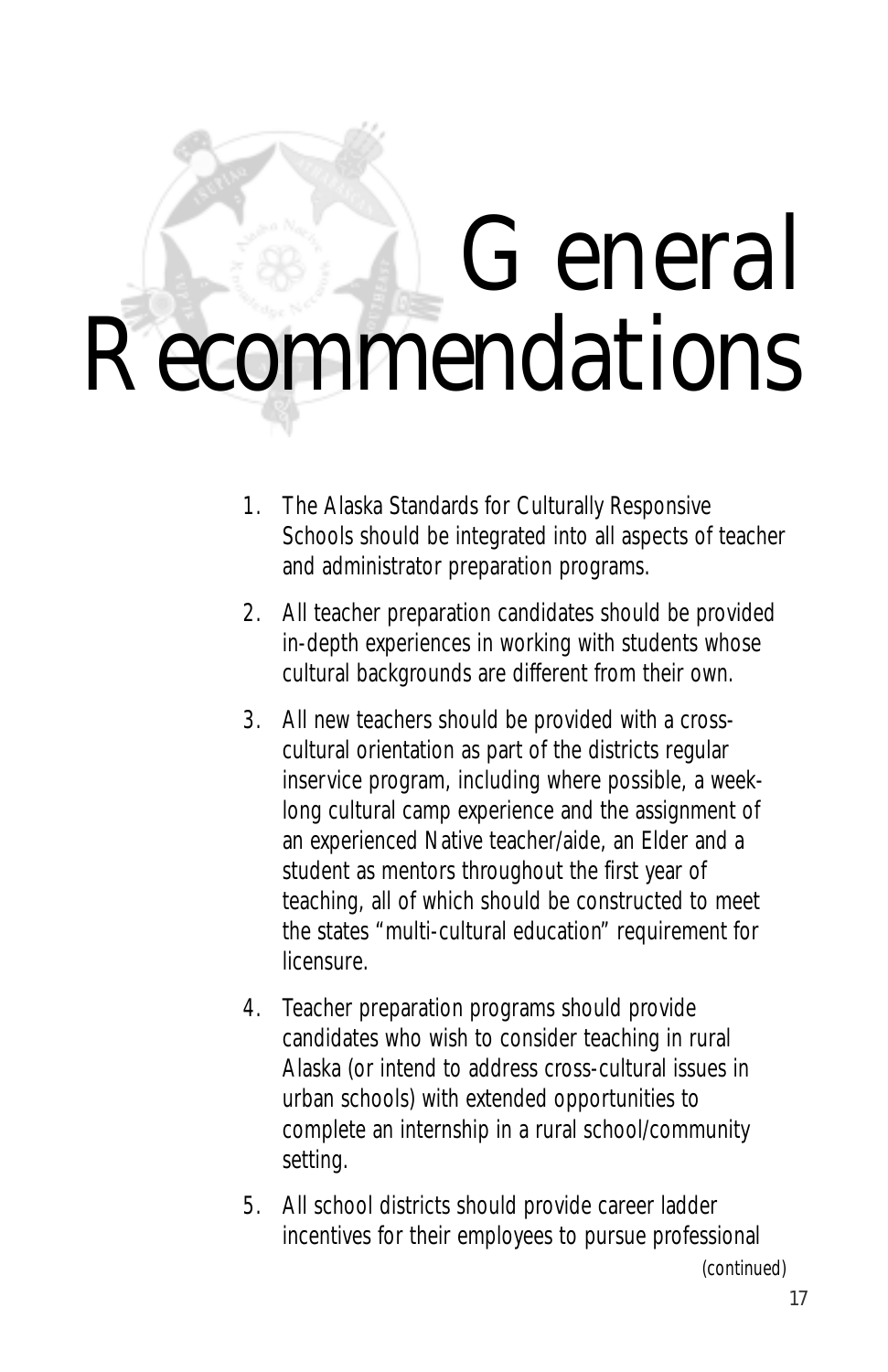development opportunities, as well as a "future teachers" club to attract more local people into careers in education.

- 6. A "cross-cultural specialist" endorsement based on the Alaska Standards for Culturally Responsive Schools should be made available through the Alaska DOE and UA for teachers and school districts to utilize where such specialized expertise is needed.
- 7. To the extent that we teach the way we are taught, university faculty and others associated with the preparation of teachers should participate in cultural immersion experiences themselves to develop the insights and sensitivities they intend to impart to their teacher candidates.
- 8. Teacher education programs should continue to provide support for graduates through the first year of teaching to assist new teachers in applying their pedagogical knowledge and skills to a real-life teaching situation.
- 9. Mechanisms, incentives and resources should be made available for school districts to provide paid internships for preservice teacher candidates to assume responsibility for a regular classroom at 60% of a regular teachers salary, with the stipulation that a licensed mentor teacher in the same building be assigned to guide and supervise the intern, utilizing the remaining 40% of the salary.
- 10. Native educator associations should initiate community forums and cultural orientation programs for parents, school board members and administrators to promote the development of a common agenda for addressing the educational needs of the children in their care based on the Alaska Standards for Culturally Responsive Schools, including the standards for culturally supportive communities.